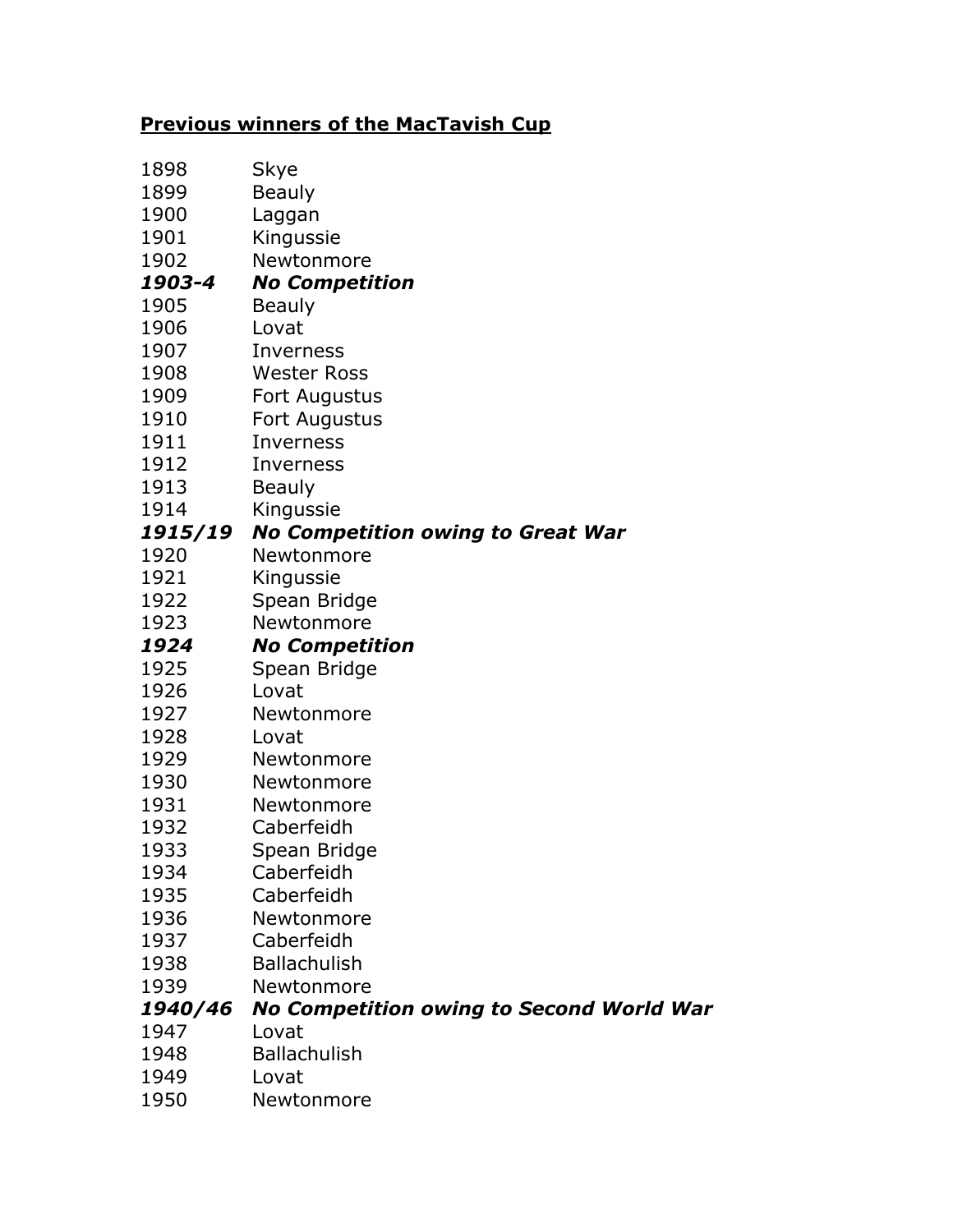| 1951 | Newtonmore          |
|------|---------------------|
| 1952 | <b>Ballachulish</b> |
| 1953 | Lovat               |
| 1954 | Newtonmore          |
| 1955 | Newtonmore          |
| 1956 | Newtonmore          |
| 1957 | Kingussie           |
| 1958 | Newtonmore          |
| 1959 | Kilmallie           |
| 1960 | Newtonmore          |
| 1961 | Kilmallie           |
| 1962 | Kingussie           |
| 1963 | Newtonmore          |
| 1964 | Newtonmore          |
| 1965 | Kingussie           |
| 1966 | Newtonmore          |
| 1967 | Kilmallie           |
| 1968 | Newtonmore          |
| 1969 | Kilmallie           |
| 1970 | Newtonmore          |
| 1971 | Newtonmore          |
| 1972 | Newtonmore          |
| 1973 | Newtonmore          |
| 1974 | Newtonmore          |
| 1975 | Newtonmore          |
| 1976 | Newtonmore          |
| 1977 | Newtonmore          |
| 1978 | Newtonmore          |
| 1979 | Newtonmore          |
| 1980 | Newtonmore          |
| 1981 | Kingussie           |
| 1982 | Kingussie           |
| 1983 | Newtonmore          |
| 1984 | Kingussie           |
| 1985 | Newtonmore          |
| 1986 | Newtonmore          |
| 1987 | Newtonmore          |
| 1988 | Kingussie           |
| 1989 | Kingussie           |
| 1990 | Kingussie           |
| 1991 | Kingussie           |
| 1992 | Kingussie           |
| 1993 | Kingussie           |
| 1994 | Kingussie           |
|      |                     |